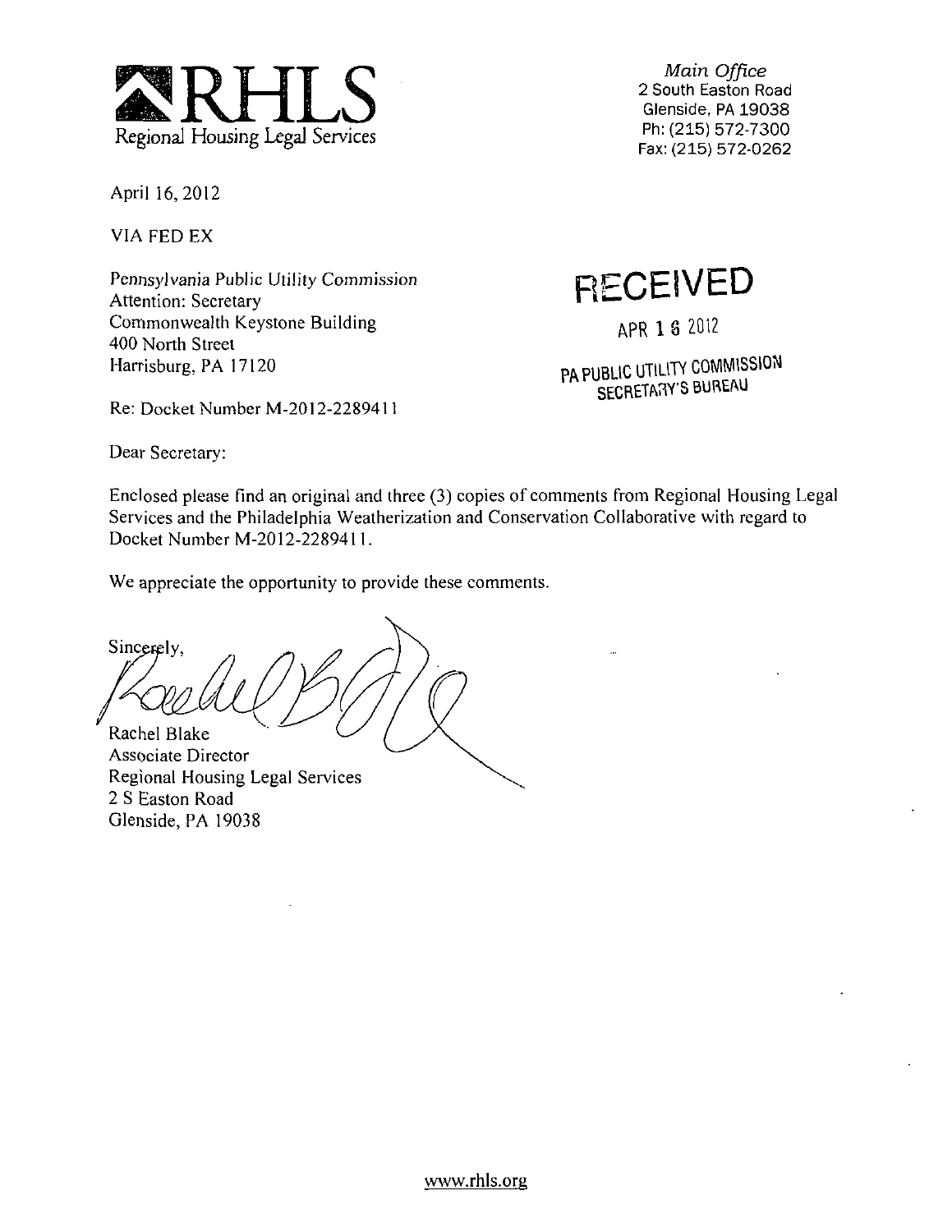# **BEFORE THE PENNSYLVANIA PUBLIC UTILITY COMMISSION**

 $\ddot{\cdot}$ 

 $\ddot{\cdot}$ 

**Act 129 Energy Efficiency and Conservation Program Phase Two : Docket No. M-2012-2289411** 

 $\mathcal{L}_{\text{max}}$ 

# COMMENTS OF REGIONAL HOUSING LEGAL SERVICES AND THE PHILADELPHIA WEATHERIZATION AND CONSERVATION COLLABORATIVE

**RECEIVED** 

APR 1 3 2012

PA PUBLIC UTILITY COMMISSION SECRETARY'S BUREAU

Mark Schwartz Executive Director Regional Housing Legal Services 2 S Easton Road Glenside, PA 19038 Phone: 215.572.7300 Fax: 215.572.0262

Rachel Blake, PWCC Coordinator Associate Director Regional Housing Legal Services 2 S Easton Road Glenside, PA 19038 Phone: 215.572.7300 Fax: 215.572.0262

Dated: April 17,2012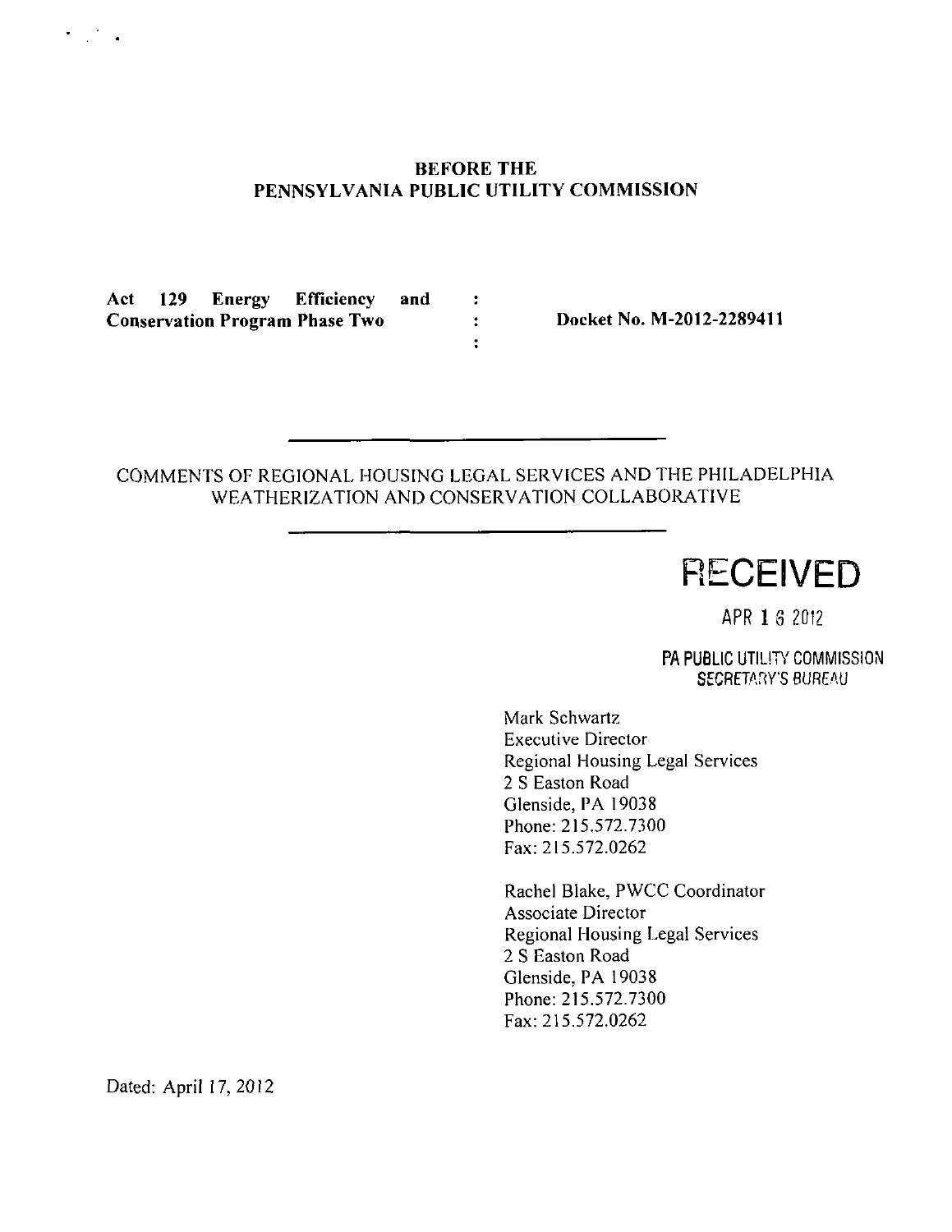### **INTRODUCTION**

These comments are submitted by Regional Housing Legal Services (RHLS) and the Philadelphia Weatherization and Conservation Collaborative (the "PWCC") as interested stakeholders pursuant to the Pennsylvania Public Utility Commission's (the "Commission") invitation for interested parties to comment upon issues related to the Act 129 Energy Efficiency and Conservation Program Phase Two.<sup>1</sup>

RHLS is a nonprofit law firm with unique expertise in affordable, sustainable housing and its related components — community and economic development, utility matters and preservation of home ownership. RHLS provides innovative project and policy solutions that help create sustainable communities offering decent, safe and affordable housing for lowerincome Pennsylvanians.

For nearly 40 years, RHLS has worked closely with nonprofit, community-based organizations that provide shelter for low- and moderate-income households across Pennsylvania. Our work and the work of our partners and clients helps strengthen households and increased the stability of neighborhoods across the Commonwealth.

The PWCC is a collaborative of over 25 organizations, including owners, developers, and operators of subsidized multifamily housing as well as representatives from governmental agencies and several utilities. The PWCC meets on quarterly basis to identify opportunities to increase energy efficiency in subsidized multifamily housing and in low-income communities. RHLS was a founding member of the PWCC and serves as its coordinator.

RHLS and the PWCC thank the Commission for this opportunity to provide these comments.

<sup>&</sup>lt;sup>1</sup> See Secretarial Letter Re: Act 129 Energy Efficiency and Conservation Program Phase Two, Docket No. M-2012-228941 I. dated March 1, 2012.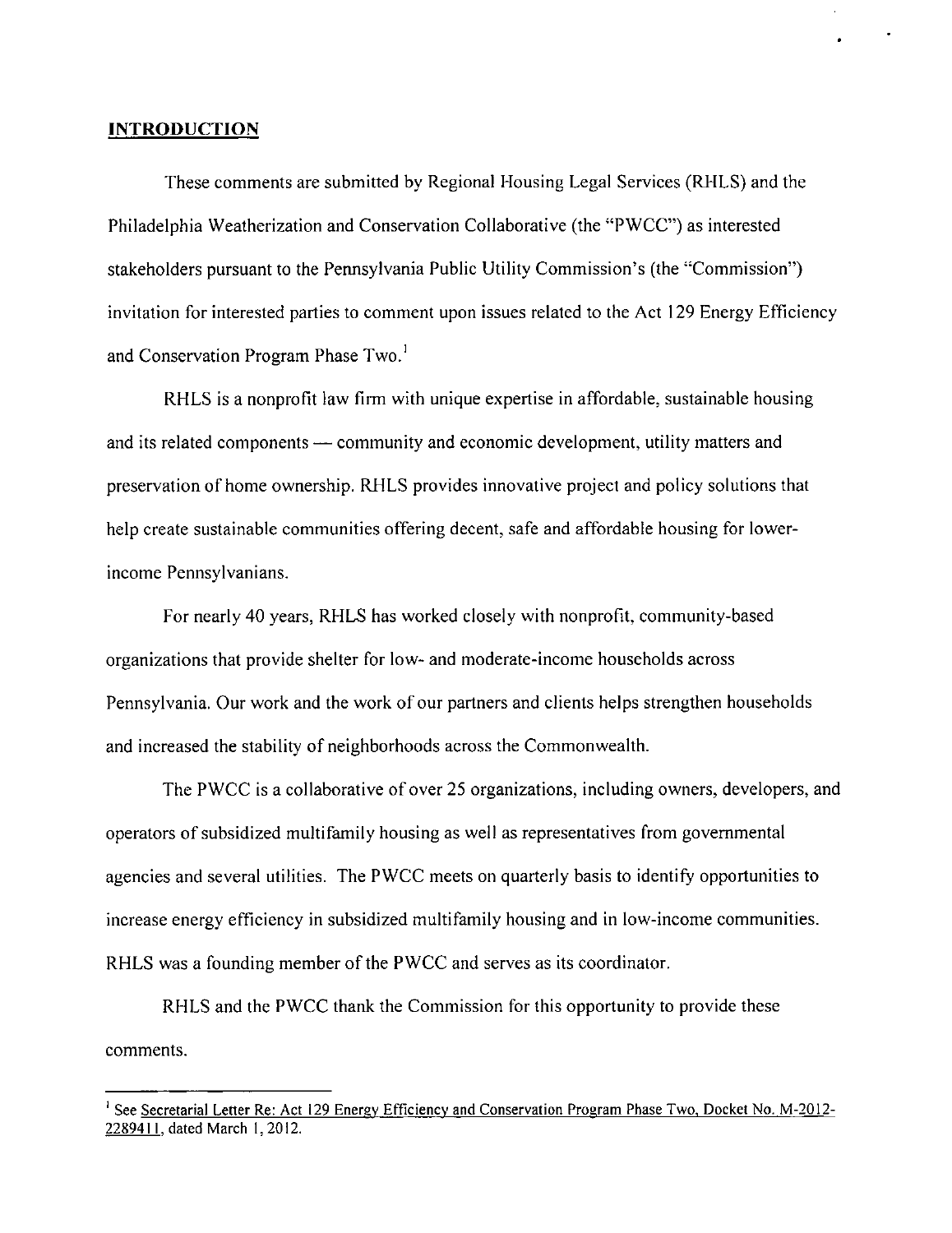#### **COMMENTS**

RHLS and the PWCC strongly encourage the Commission to address the specific needs of subsidized multifamily properties through a carve-out with dedicated funding or another appropriate mechanism that is specifically targeted at subsidized multifamily properties in the second phase of the Act 129 Energy Efficiency and Conservation Program ("Act 129"). The creation of a subsidized multifamily carve-out would serve as an effective supplement to enhance and complement the existing low-income carve-out.

**The absence of any currently existing goals for the subsidized multifamily segment from Act 129 should be remedied in Phase Two. A specific requirement to address the energyefficiency needs in this market segment would allow the Commission and the utilities to: 1) help preserve existing state investments; 2) reach a significant and largely untapped market; 3) capture economies of scale; and 4) remedy the effective exclusion of thousands of low-income Pennsylvanians from the benefits of Act 129.** 

#### **Preserving Investment**

Pennsylvania has more than 90,000 affordable multifamily apartments, all of which are subsidized with some combination of federal, state, and local funds. The long-term viability of these properties is threatened by increasing and unstable utility costs. "Many older properties are in need of repair; however, owners do not have the operating revenue to make much-needed improvements. This cash flow crunch is exacerbated by rising energy costs. Many older properties, which were built before current energy standards for new construction were adopted, are energy inefficient. Increasing operating expenses combined with limited revenues make it very difficult for owners to maintain their rental properties." {Energy Renovations Help Preserve Rental Housing, Michael Bodaken and Todd Ned wick, Cascade: No. 73 (Winter 2010)).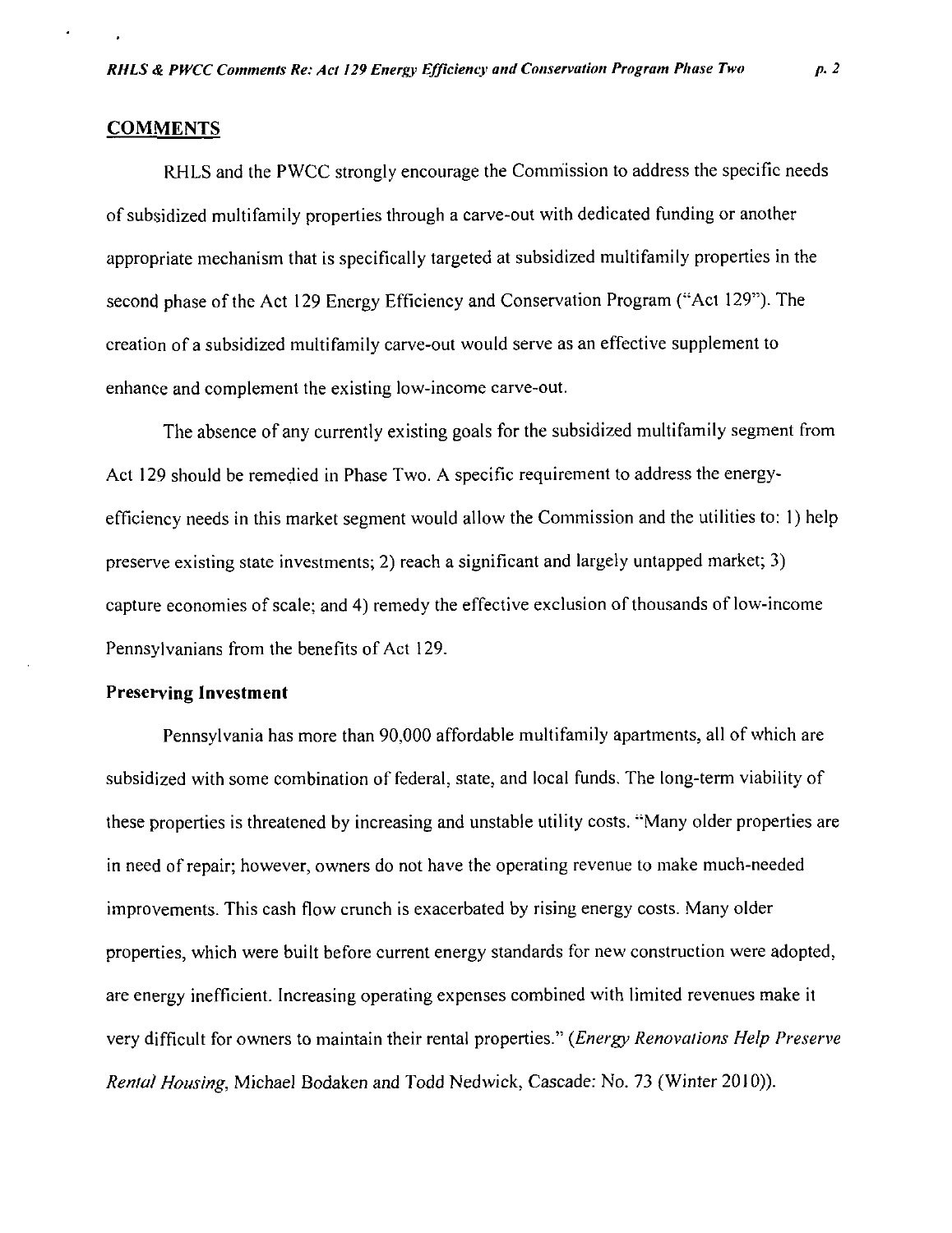State and local governments in Pennsylvania have made huge investments in affordable housing. The Pennsylvania Housing Finance Agency ("PHFA") administers the Low-Income Housing Tax Credit (LIHTC) program in Pennsylvania. The LIHTC program is the primary vehicle for financing for new construction of affordable multifamily properties. In the latest annual allocation of LIHTCs, which were announced last week, PHFA "approved \$11.8 million in funding and \$28.5 million in tax credits for the construction of affordable multifamily housing developments located throughout Pennsylvania."<sup>2</sup> (Press Release: *PHFA announces \$11.8* million in funding and \$28.5 million in tax credits for multifamily developments in Pennsylvania, Pennsylvania Housing Finance Agency (April 12, 2012)). "Since its creation by the legislature in 1972, [PHFA] has generated \$10.5 billion of funding for more than 147,555 single-family home mortgage loans and 83,000 rental units, while saving the homes of more than 46,000 families from foreclosure." (Press Release: PHFA announces SI 1.8 million in funding and S28,5 million in tax credits for multifamily developments in Pennsylvania, Pennsylvania Housing Finance Agency (April 12,2012)).

Not only do these properties provide ongoing value to the tenants by provide safe, decent, and affordable housing to people who would not otherwise be appropriately housed, research shows that these properties add additional value to the community. In addition to significant first year economic impacts from new properties, there are ongoing annual recurring impacts. For each 100 apartments in a typical family Low-Income Housing Tax Credit (LIHTC) property, the annual impacts are: \$2.4M in local income, \$441,000 in taxes and other revenue for local governments, and 30 local jobs (The Local Economic Impact of Typical Housing Tax Credit Developments, National Association of Home Builders, and (March 2010)). Because multifamily subsidized housing represents a significant existing state investment, the Commission should

<sup>&</sup>lt;sup>2</sup> These tax credits are expected to generate approximately \$250 million in private investment.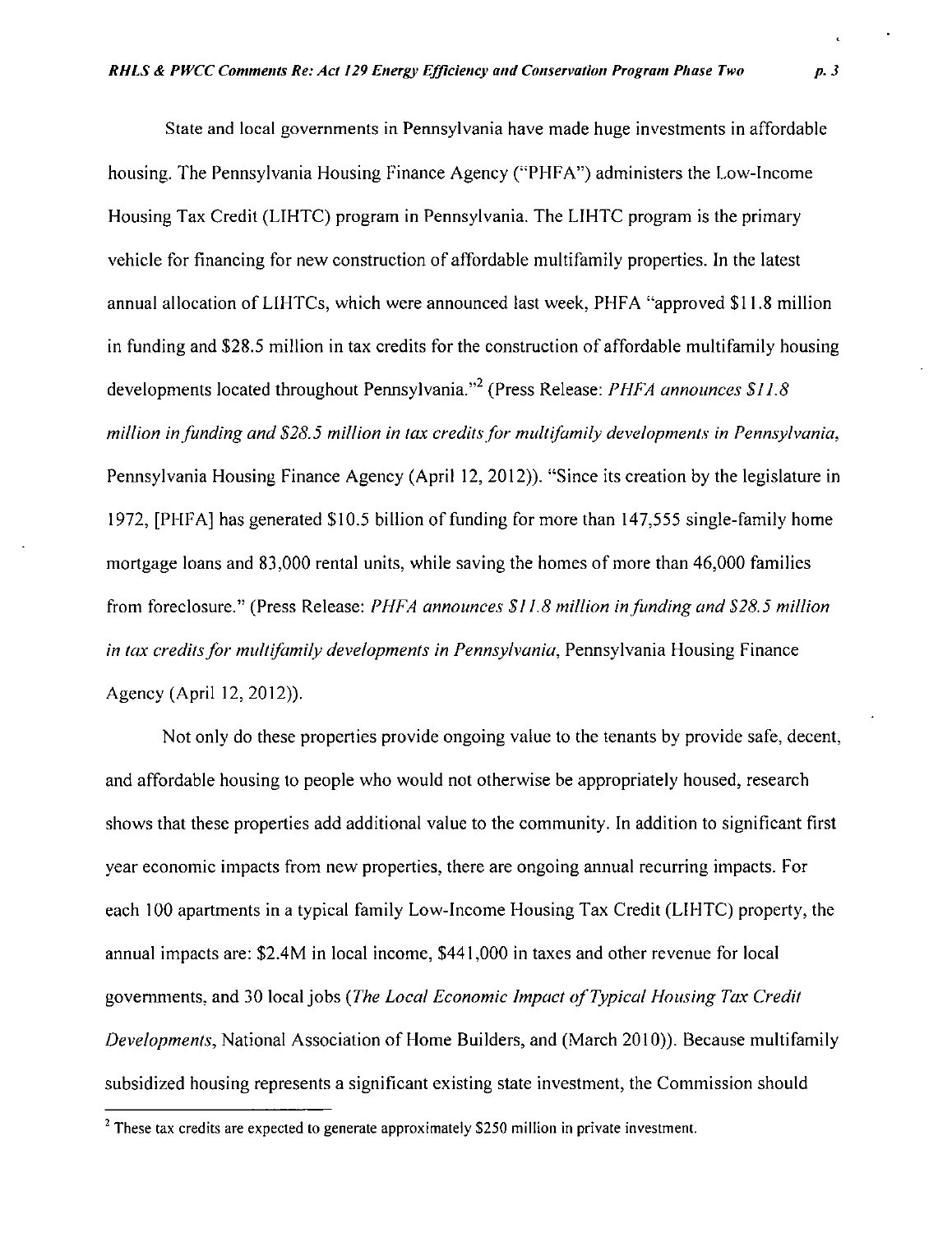support that investment by directing the utilities under Act 129 to make energy-efficiency improvements in this sector.

**By adding an element to Phase Two of Act 129 that focuses on energy-efficiency in affordable multifamily housing, the Commission will be supporting existing state and local investment, by helping to reduce expenses at these properties and helping to ensure their longterm viability.** 

#### **An Untapped Market**

The subsidized multifamily housing market is large and is a largely untapped market for energy efficiency work. Nationally, the approximately 5 million units of HUD-assisted housing have an energy savings potential of over 7,800GWH of electricity and 432 million therms of natural gas. {Addendum Report: U.S. Multifamily Housing Stock Energy Efficiency Potential, Benningfield Group, Inc., p. 2, and p. 4 (April 9, 2010)). In addition, there are nearly 2 million households that live in properties constructed using LIHTCs, almost half of which were constructed at least 15 years ago. (Addendum Report: U.S. Multifamily Housing Stock Energy Efficiency Potential, Benningfleld Group, Inc., p. 4 (April 9, 2010)). This segment of the market is estimated to have an energy efficiency potential of 3,000 GWH and 167 million therms. (Addendum Report: U.S. Multifamily Housing Stock Energy Efficiency Potential, Benningfield Group, Inc., p. 7 (April 9, 2010)).

Moreover, in Pennsylvania there are more than 90,000 affordable multifamily apartments, all of which are subsidized with some combination of federal, state, and local funds. Most of these properties have not had any significant energy efficiency improvements, so there is significant potential for energy savings in this segment.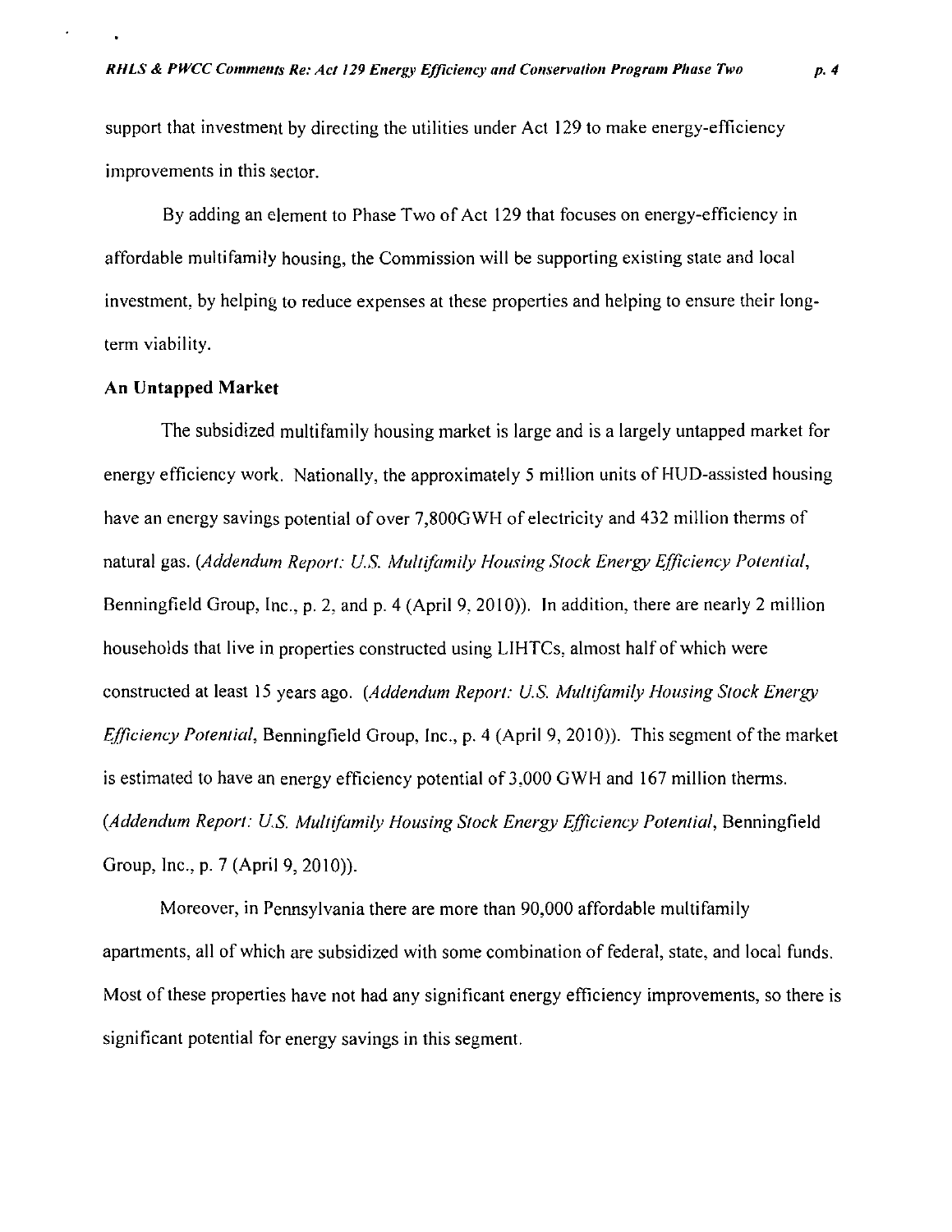#### **Economies of Scale**

**A multifamily building, in which low-income households reside, brings efficiencies from the fact that one building may include dozens of units. Furthermore, addressing the efficiency needs of the entire building, in addition to the individual dwelling units, will provide greater effective energy savings than that which can be achieved by only addressing individual units. When looking specifically at subsidized multifamily properties, there is a further efficiency in that a relatively small number of owners control a very large portion of the total number of units. Pennsylvania's 90,000 subsidized multifamily units are owned by a relatively small number of entities. So, one owner may own several buildings with dozens of units each. For example, working with about 25 of the largest owners of subsidized multifamily units financed through the Low-Income Housing Tax Credit program, "...you could reach approximately 35% of Pennsylvania's LIHTC stock (approximately 14,800 units)." (Issue Brief ll-l: The Case for Targeting Energy Efficiency Improvements in Subsidized Multifamily Properties and Low-Income Communities, Regional Housing Legal Services, p. 3, (December 2011)).** 

## **Remedying the Effective Exclusion of Low-Income Households**

Presently, there is an impediment to providing Act 129 energy efficiency services to low income residents in single meter multi-family buildings because the building is classified as a commercial property. By creating a specific carve out for multi-family buildings housing low income residents, the Commission could resolve this difficulty and enable these thousands of households to receive the full range of benefits intended to be received by Act 129.

Renters tend to have lower incomes than homeowners, and renters in subsidized properties have lower income than renters in non-subsidized properties. The majority of the 90,000 subsidized units in Pennsylvania are affordable to households at or below 60% of AMI.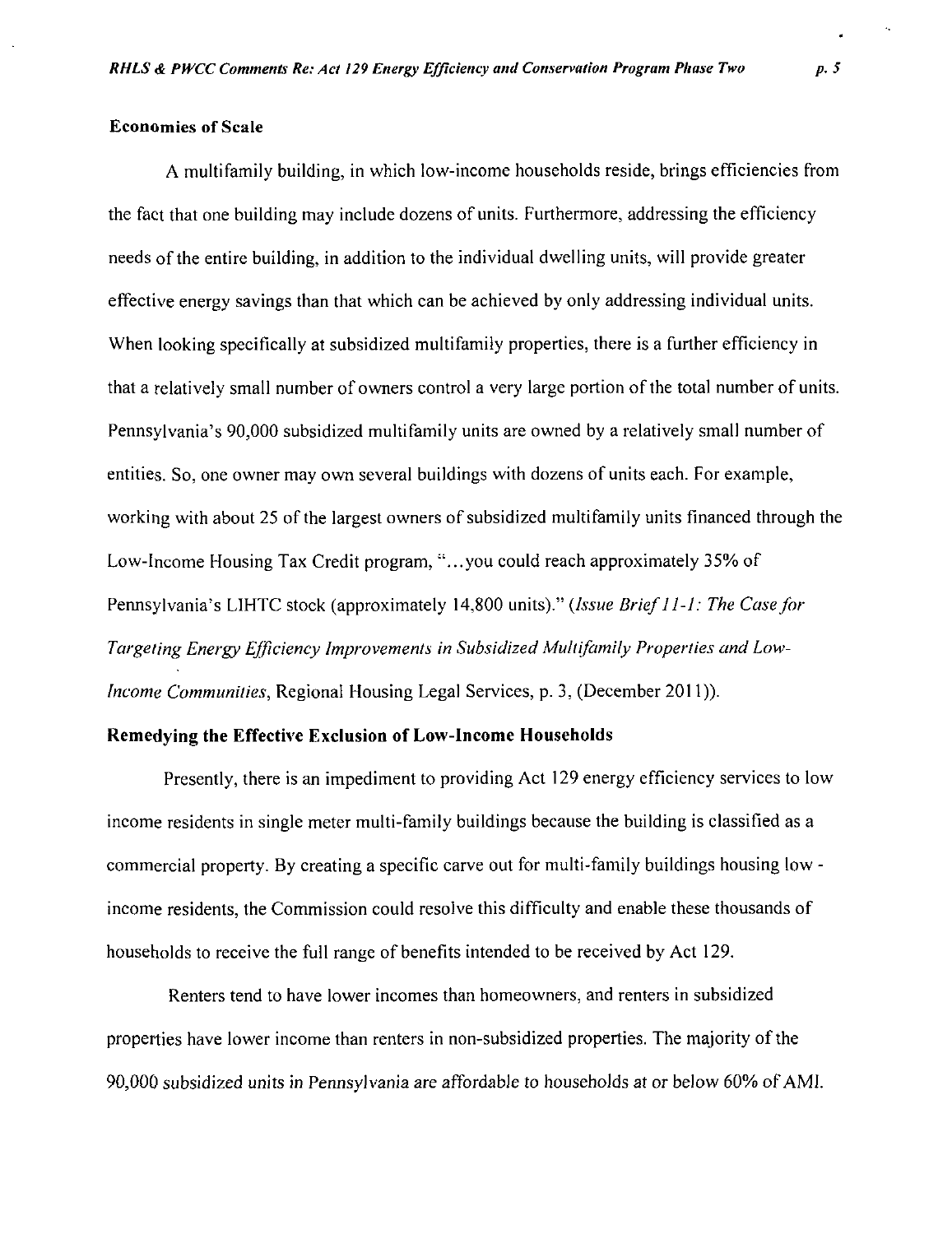**60% of AMI for a family of four is \$38,900 in Pittsburgh and \$48,900 in Philadelphia. Currently, 225% of the federal poverty guideline for a family of four is \$51,862.50, which should include most affordable multifamily properties in the state. Many of those will house people at or below 200% of the federal poverty guideline of \$46,100. As you can see, the AMI figure is below the poverty guideline in Pittsburgh (and other parts of the state). In addition, even where a higher income is allowed, such as in Philadelphia, many owners target households with much lower incomes. For example, several large nonprofit property owners target homeless or formerly**  homeless individuals who have very low incomes – much lower than the AMI thresholds.

## **CONCLUSION**

In conclusion, RHLS and the PWCC thank the Commission for the opportunity to submit these comments and encourage the Commission to include subsidized multifamily properties as a specific element of Phase Two of Act 129.

Respectfully submitted

Mark Schwartz Executive Director Regional Housing Legal Services 2 S Easton Road Glenside, PA 19038 Phone: 215.572.7300 Fax: 215.572.1058

Dated: April 17, 2012

Rachel Blake, PWCC Coordinator Associate Director Regional Housing Legal Services 2 S Easton Road Glenside, PA 19038 Phone: 215.572.7300 Fax: 215.572.0262